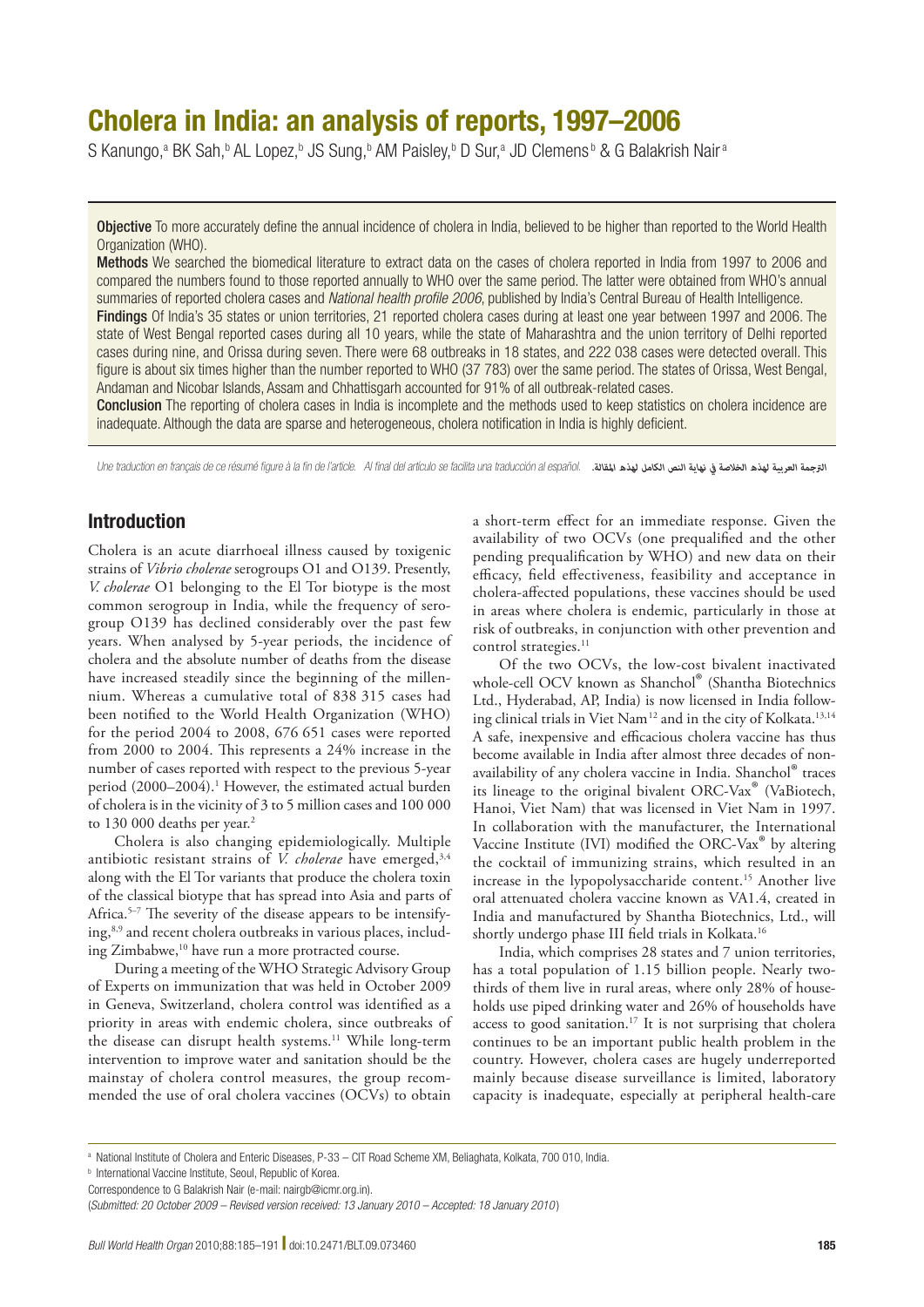centres, and authorities are reluctant to acknowledge, for fear of societal repercussion, that there has been a breakdown in sanitation and in the supply of safe water. Yet the above-cited reasons for poor case reporting appear to apply to cholera exclusively. Acute diarrhoeal diseases overall are also underreported, but mainly on account of poor reporting by private health-care services. According to *National health profile 2008*, 11 231 039 cases of acute diarrhoea were recorded that year, but only 2 680 were cholera cases and only one death was due to cholera.18 These were the national figures conveyed to WHO.

As policymakers have pointed out, to decide the scope of control strategies, including vaccination, it is essential to know the age-specific incidence of cholera.19 Now that a cholera vaccine has been introduced in India, it is important to assess its impact in the country, and that is not possible unless the disease burden can be estimated. With this goal in mind, we searched the biomedical literature to investigate the burden of cholera in India, compare the findings to the "official" figures reported to WHO, and determine how much the burden of cholera is underestimated.

## Methods

We searched in PubMed with the key words "India" and "cholera" and identified 1134 publications, 500 of which were included in this review. We also searched with the key words "acute gastroenteritis", "acute watery diarrhoea" (or "diarrhea") and "India" but found no additional papers. Using the same keywords, we also searched the following databases: Freemedicaljournals, Medexplorer, Medscape and Medhunt. No additional publications were identified. We included publications in which cases were detected from 1997 to 2006, the specific regions in India where the cases occurred were indicated, and the dates of occurrence were specified. To identify the state or union territory where the cholera cases occurred, we included reports of routine surveillance activities as well as outbreaks. A routine surveillance system was defined as any mechanism existing in a hospital or institute for the purpose of using microbiological techniques to identify

the pathogens responsible for cases of diarrhoea. Thus, all cholera cases identified during routine surveillance were confirmed by bacterial culture. However, during outbreaks not all cases of diarrhoea were confirmed in the laboratory, and the authors used the WHO case definition: any patient with diarrhoea in an area where culture-confirmed cases of infection with *V. cholerae* O1 or O139 were identified during the outbreak.20 An outbreak was defined as the occurrence of more cholera cases than expected during a specific period. Since information on "expected" cases was unavailable in most instances, we relied on the authors' discretion when reporting these outbreaks.

Since outbreaks may occur during routine surveillance, to avoid duplication of cases we tabulated and counted outbreak cases with special attention to the point in time and geographical location of the cases. When we came upon multiple reports of the same outbreak, we drew on data from the source with more detailed information.

By definition, cholera is endemic when the causative organisms reside in the local environment and the occurrence of the disease in humans is not dependent on the importation of cholera from outside. The mechanism by which cholera becomes endemic depends on the environmental reservoir of cholera. Major outbreaks of cholera usually result from an interplay of factors, such as favourable climate conditions and poor sanitation.<sup>1</sup>

We excluded papers in languages other than English or that dealt with laboratory or environmental issues and focused on molecular mechanisms or other aspects of *V. cholerae.* We also excluded studies encompassing several years but without a yearly breakdown of the number of cholera cases.

We supplemented our literature search by looking up reports from the Field Epidemiology Training Program of the National Institute of Epidemiology (Chennai, India) 21–28 and annual reports published by the National Institute of Cholera and Enteric Diseases (NICED) (Kolkata, India).<sup>29</sup> Cholera cases in India are not systematically reported to the NICED. Thus, NICED contains no information on cholera outbreaks that are not reported to the institute. However, NICED is a WHO collaborating centre for research and

training on diarrhoeal diseases and is also the National Phage Typing Centre for Cholera in India. It receives, on average, more than 900 strains of *V. cholerae* O1, O139 and non-O1, non-O139 annually from all parts of the country for phage typing, biotyping and serotyping. Additionally, the NICED is periodically called upon by the Indian Council of Medical Research and the Ministry of Health and Family Welfare of the Government of India to investigate outbreaks of cholera occurring in different parts of the country. The results of phage typing and outbreak investigations are described in the NICED's annual reports, which are available on the NICED web site beginning in 2005.29 Annual summaries of cholera cases in India reported to WHO are provided by the Central Bureau of Health Intelligence through *National health profile*, a yearly publication initiated in 2005. The Central Bureau acknowledges that the database is incomplete, the reason being that private medical and healthcare institutions do not always report to their respective government health units. Thus, the data come primarily from the directorates of health and family welfare services of the 35 states and union territories.18 The WHO's annual summaries of cholera case reports<sup>30-39</sup> as well as *National health profile 2006* data were compared with the results of the literature search.

## **Results**

India reported cholera cases and deaths to WHO regularly from 1997 to 2006 (Table 1). Over the 10-year period, the average number of cases reported annually was 3 631. The case fatality rate showed a somewhat decreasing trend (range: 0.57–0.07). The numbers of cholera cases and deaths in *National health profile 2006* were found to be similar to the numbers reported to the WHO.

Of the 35 states or union territories we identified in our search, 21 reported cholera cases in at least one year from 1997 to 2006. However, the 14 states or union territories that reported no cholera cases were not necessarily free of cholera. They may simply have lacked proper surveillance or the laboratory capacity to identify *V. cholerae* O1 or O139.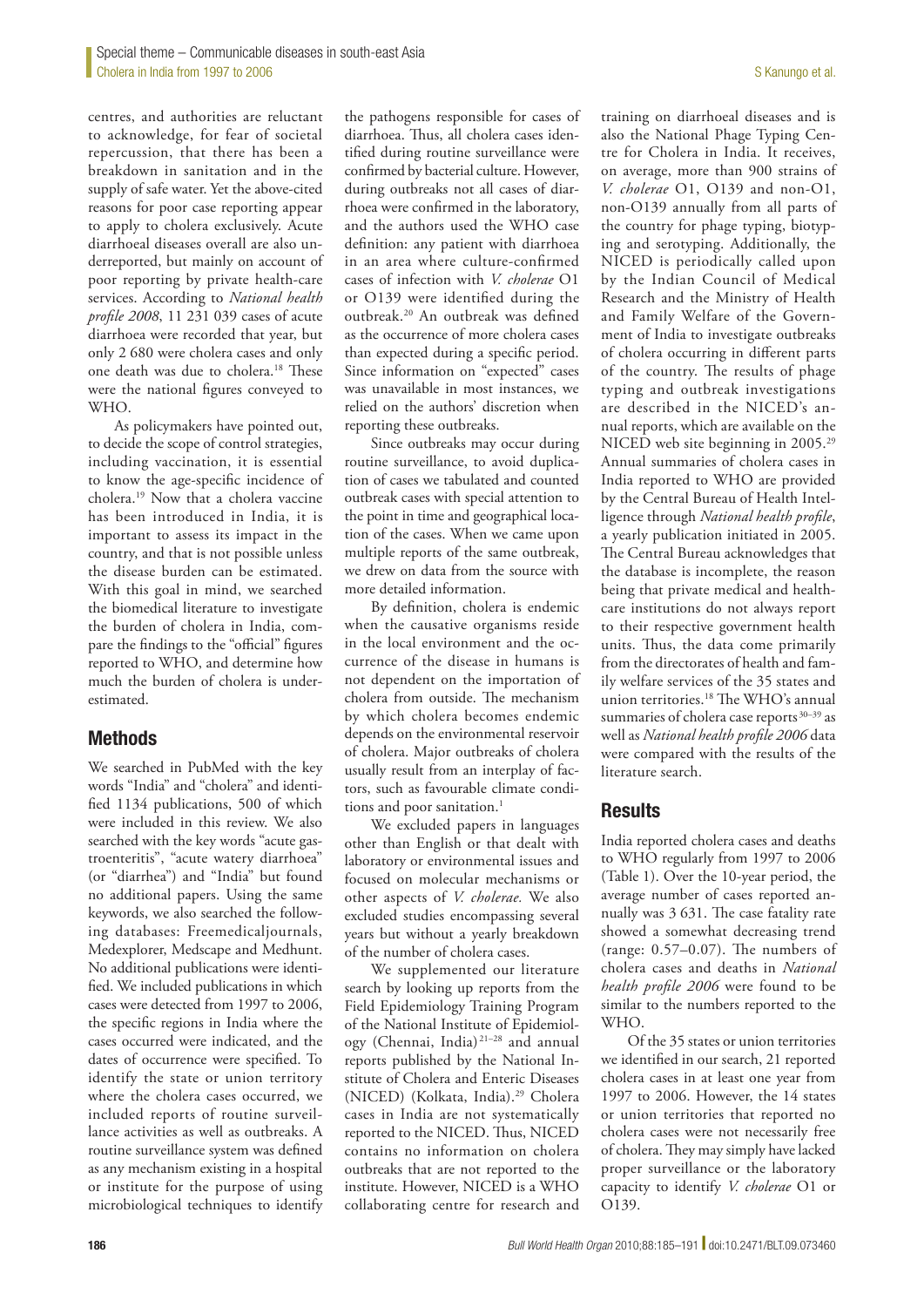The state of West Bengal reported cholera cases during all of the 10 years reviewed, while the state of Maharashtra and the union territory of Delhi reported cases during nine of those years, Orissa during seven, and Gujarat, Kerala, Tamil Nadu and Punjab during five.

Fig. 1 shows the distribution of cholera cases from routine surveillance and during cholera outbreaks from 1997 to 2006. Routine surveillance was in place in six institutes located in Kolkata, Nagpur, Chandigarh, Kerala, Vellore and Orissa. The states of Assam, Chhattisgarh, Himachal Pradesh, Madhya Pradesh, Tripura and the union territory of Andaman and Nicobar Islands did not report cholera cases on a regular basis but did report outbreaks over the 10-year period. Some states, however, such as West Bengal, Maharashtra and Orissa and in the union territory of Delhi, reported epidemics during multiple years over 1997–2006. Although the causative agent of the outbreaks before 2004 was not identified, Orissa had four outbreaks from 1999–2003. The number of states affected by cholera outbreaks has varied considerably. Only two states reported outbreaks in 1997, while eight reported them in 2004. On average, seven outbreaks occurred annually throughout the country. Since cholera incidence follows a seasonal pattern, cholera outbreaks did not recur in the same geographical area during the same year.

| <b>Reporting year</b> | No. of cases | No. of deaths  | <b>CFR</b> |
|-----------------------|--------------|----------------|------------|
| 1997                  | 2768         | 16             | 0.57       |
| 1998                  | 7 1 5 1      | 10             | 0.14       |
| 1999                  | 3839         | 6              | 0.16       |
| 2000                  | 3807         | 18             | 0.47       |
| 2001                  | 4 0 8 1      | 6              | 0.15       |
| 2002                  | 3455         | 10             | 0.29       |
| 2003                  | 2893         | $\overline{2}$ | 0.07       |
| 2004                  | 4695         | 7              | 0.15       |
| 2005                  | 3 1 5 5      | 6              | 0.19       |
| 2006                  | 1939         | 3              | 0.15       |
| <b>Total</b>          | 37 783       | 84             |            |
|                       |              |                |            |

Table 1. Cholera cases and deaths reported by India to the World Health Organization,

CFR, case fatality rate.

1997–200630–39

Several states reported outbreaks during multiple years in 1997–2006. Table 2 shows the actual figures obtained through our literature search. The states of Andhra Pradesh, Assam, Haryana, Karnataka, Kerala, Madhya Pradesh, Maharashtra, Orissa and West Bengal and the union territories of Andaman and Nicobar Islands, Delhi and Chandigarh had cholera outbreaks during more than 1 year. During the 10-year period studied, the states having the highest number of reported outbreaks were West Bengal, Orissa, Maharashtra and Kerala, which together accounted for 60% of all reported outbreaks. Of the cholera cases that occurred during outbreaks, 91%



Reported cholera outbreaks (multiple outbreaks were observed in a single year in different parts of some states) Endemic cholera cases

## were identified in the states or union territories of Orissa, West Bengal, Andaman and Nicobar Islands, Assam and Chhattisgarh. The number of affected individuals ranged from a low of 4 in Himachal Pradesh to a high of 102 778 in Orissa. In the 10-year period, 823 deaths were reported, and the overall

case fatality rate was 0.37%.

### **Discussion**

Our analysis shows that cholera occurs over a wider geographic area in India than was previously recognized. The annual number of cholera cases reported to WHO by the government was several times lower than the numbers we obtained. The reporting of cholera in India is therefore incomplete and the methods used to keep cholera statistics are inadequate. Although the data are sparse and heterogeneous, notification of cholera cases in India is extremely deficient. When we compared the numbers of cases that occurred during outbreaks alone, according to our search, to the number officially reported to WHO, we found that only one-sixth of the cases were reported. This does not necessarily mean, however, that cholera is not present in those areas. Reporting bias or poor laboratory facilities for diagnosis could well account for the lack of reported cases. Furthermore, the reporting of cholera cases is not standardized at either the national or the international level.

Our study has several limitations. Because we used the NICED's annual reports to broaden our search, the cholera surveillance performed by the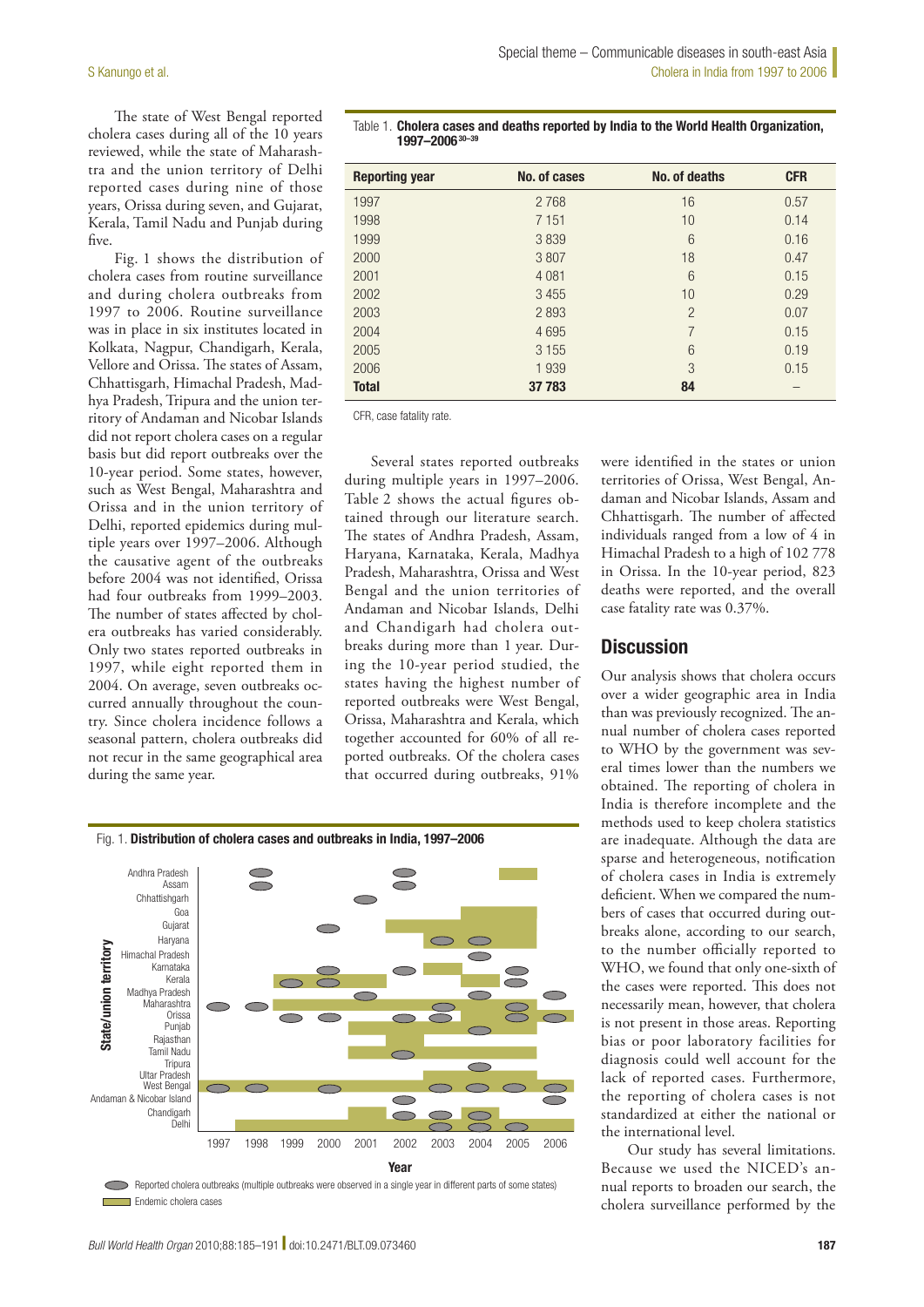institute resulted in our having a more detailed picture of the epidemiologic distribution of cholera cases in the state of West Bengal, where the NICED is located. Other Indian states may also have experienced outbreaks every year but may have lacked investigators interested in studying and reporting them because they are not novel and therefore unlikely to result in a publication. Clearly, laboratory capacity to isolate the bacterial pathogen was not uniform throughout the country, and this may have influenced the case distribution. Many of the states and union territories did not detect any outbreaks, despite having the same risk factors as those states that did detect outbreaks. For example, in Assam, large numbers of diarrhoeal episodes occurred in 2000 and 2001 but no laboratory investigation was performed, despite the fact that the clinical profile strongly resembled the profile observed during the laboratory-confirmed cholera outbreak of 2002.40

A second limitation is that for some outbreaks, <sup>41-43</sup> information was available only for the confirmed cases and not for all clinical cases, which means that even if the outbreak was identified, the number of individuals affected was often underestimated.<sup>44,45</sup> Lastly, there were significant delays in the publication and reporting of outbreaks and cholera cases. While most reports were published after two years, some were published three to four years after the initial reporting.46–49 We ended our review in 2006 to increase the chances of capturing all the reports published during the 10-year study period.

The annual numbers of cholera cases and deaths reported to WHO were very conservative, yet they illustrate temporal trends in cholera incidence in India and provide at least some insights. The decreasing trend in the case fatality rates may be the result of the widespread use and effectiveness of oral rehydrating solutions and of improved cholera case management. However, the fact that the number of cholera cases reported to WHO was about the same in 2006 as in 1997 suggests that large segments of the population continue to have little or no access to clean water and sanitation.

A total of 68 outbreaks occurred in 18 states and union territories and the

|                                                      | Table 2. Distribution of identified cholera outbreaks in India in 1997–2006 and |  |  |  |  |
|------------------------------------------------------|---------------------------------------------------------------------------------|--|--|--|--|
| population of the states affected by cholera in 2006 |                                                                                 |  |  |  |  |

| <b>State/union territory</b> | Population <sup>a</sup><br>$(x 10^3)$ | No. of<br>outbreaks | <b>Affected</b><br><b>individuals</b> | No. of<br>deaths |
|------------------------------|---------------------------------------|---------------------|---------------------------------------|------------------|
| Andhra Pradesh               | 80712                                 | $\overline{2}$      | 3618                                  |                  |
| Assam                        | 1 1 6 9                               | $\overline{2}$      | 11 069                                | 266              |
| Chhattisgarh                 | 22 5 94                               | 1                   | 7715                                  | 46               |
| Gujarat                      | 54 979                                | 1                   | 809                                   |                  |
| Haryana                      | 23 314                                | $\overline{2}$      | 207                                   |                  |
| <b>Himachal Pradesh</b>      | 6455                                  | 1                   | 4                                     |                  |
| Karnataka                    | 56 258                                | 3                   | 360                                   |                  |
| Kerala                       | 33 265                                | 6                   | 1 4 6 3                               |                  |
| Madhya Pradesh               | 66 390                                | 3                   | 220                                   | 20               |
| Maharashtra                  | 104 804                               | 6                   | 1 0 7 7                               |                  |
| Orissa                       | 38 887                                | 13                  | 102778                                | 86               |
| Punjab                       | 26 059                                | 1                   | 19                                    |                  |
| <b>Tamil Nadu</b>            | 65 135                                | 1                   | 213                                   | $\overline{2}$   |
| <b>Tripura</b>               | 3 4 0 7                               | 1                   | 6 2 6 1                               | 43               |
| West Bengal                  | 85 216                                | 16                  | 60 458                                | 353              |
| Andaman and Nicobar Island   | 419                                   | $\overline{2}$      | 20 478                                | 6                |
| Chandigarh                   | 1 1 0 3                               | 3                   | 430                                   | 1                |
| Delhi                        | 16 0 21                               | 4                   | 4859                                  |                  |
| <b>Total</b>                 |                                       | 68                  | 222 038                               | 823              |

a Projected population in 2006.<sup>18</sup>

overall number of cases was 222 038, a figure several times higher than the one reported to WHO (37 783) over the same time period. Furthermore, the numbers reported to WHO include both cases from endemic areas as well as from outbreaks, while the non-outbreak-related cases of cholera occurring repeatedly in endemic areas were not among the cases belonging to the 68 outbreaks included in this review. According to data from population-based diarrhoea surveillance in an endemic area of Kolkata, the incidence of cholera was 2.2 cases per 1000 person-years.<sup>50</sup> If this data were extrapolated to all endemic areas in the country, the total number of cases would far exceed the numbers quoted above. Our findings confirm that cholera is an under-recognized problem in India.

Our 10-year period analysis indicates that cholera affects areas outside the traditional Gangetic and Brahmaputra deltaic regions of India. An increasing trend was noted in the number of outbreaks, particularly from 2002 to 2005, as well as in the number of individuals affected during each outbreak. That the new El Tor variant strain that produces classical cholera toxin may

have caused these increases cannot be ruled out.

As is true for other diseases spread by the faecal-oral route, an adequate supply of potable water, improved sanitation and the promotion of good hygienic practices, especially in developing countries like India, remain the mainstay for preventing both endemic and epidemic cholera. Improved surveillance of the disease will be useful in assessing the cholera burden in the country and in planning interventions appropriately. Acknowledging that cholera is a significant public health threat in south-eastern Asia will allow policy-makers to target control interventions in high-risk areas. Vaccines, as discussed earlier, may be another preventive strategy that is more feasible in cholera-endemic countries. They may be used in addition to other traditional cholera control strategies, along with improved access to safe water and adequate sanitation. ■

#### Acknowledgements

We thank Dr Shannon Grahek for her assistance in data compilation.

Competing interests: None declared.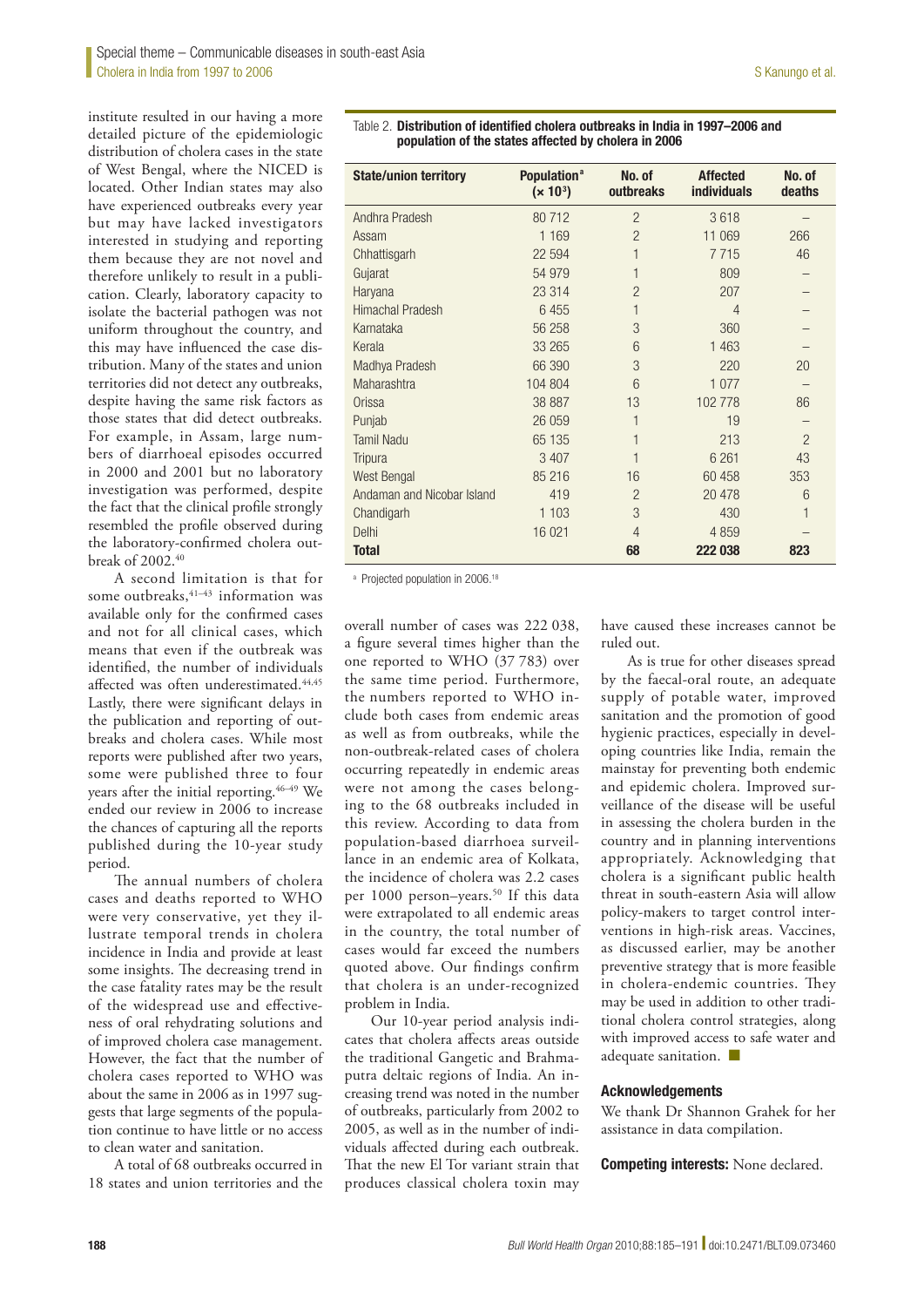#### Résumé

#### Analyse des rapports sur le choléra en Inde pour la période 1997-2006

Objectif Déterminer plus précisément l'incidence annuelle du choléra en Inde, que l'on soupçonne d'être plus élevée que le chiffre notifié à l'Organisation mondiale de la Santé (OMS).

Méthodes Nous avons analysé la littérature biomédicale pour en extraire des données sur les cas de choléra signalés en Inde de 1997 à 2006 et comparé les chiffres trouvés à ceux notifiés chaque année à l'OMS sur la même période. Ces derniers ont été tirés des récapitulatifs annuels de l'OMS des cas de choléra et du document *National Heath profile 2006*, publié par le Bureau central indien de l'intelligence sanitaire.

Résultats Parmi les 35 Etats et territoires de l'Union indienne, 21 ont notifié des cas de choléra pendant au moins une des années de la période 1997-2006. L'État du Bengale occidental a notifié des cas sur l'ensemble de ces dix années, tandis que l'État du Maharastra et le territoire de New Delhi ont rapporté des cas pendant neuf d'entre elles et l'État de l'Orissa pendant sept d'entre elles. Il s'est produit 68 flambées épidémiques de choléra dans 18 Etats et 222 038 cas ont été détectés globalement. Ce chiffre est environ six fois plus élevé que le nombre de cas notifié à l'OMS sur la même période (soit 37 783). Les Etats de l'Orissa et du Bengale occidental, les Iles Andaman et Nicobar, l'Assam et le Chhattisgarh ont totalisé 91 % des cas liés à des flambées. Conclusion La notification des cas de choléra en Inde est incomplète et les méthodes servant à la tenue des statistiques sur l'incidence de cette maladie sont inadéquates. Malgré la rareté et l'hétérogénéité des données, on peut affirmer que la notification du choléra est fortement déficiente en Inde.

#### Resumen

#### Análisis de la notificación del cólera en la India durante 1997–2006

Objetivo Definir con más precisión la incidencia anual de cólera en la India, considerada superior a la que se notifica a la Organización Mundial de la Salud (OMS).

Métodos Hicimos búsquedas en las publicaciones médicas para extraer datos sobre los casos de cólera notificados en la India entre 1997 y 2006 y comparamos las cifras obtenidas con las notificadas anualmente a la OMS en el mismo periodo. Estas últimas se obtuvieron a partir de los resúmenes anuales de la OMS sobre los casos de cólera notificados y del *National Health Profile 2006*, publicado por la Oficina Central de Información Sanitaria de la India.

Resultados De 35 estados o territorios de la unión de la India, 21 notificaron casos de cólera durante un año al menos entre 1997 y 2006. El estado de Bengala Occidental notificó casos cada uno de esos diez años, mientras que el estado de Maharashtra y el territorio de la unión de Delhi notificaron casos nueve años, y Orissa siete. Hubo 68 brotes en 18 estados, y en total se detectaron 222 038 casos. Esta cifra es unas seis veces mayor que la notificada a la OMS (37 783) en el mismo periodo. Los estados de Orissa, Bengala Occidental, Islas Andaman y Nicobar, Assam y Chhattisgarh concentraron el 91% de todos los casos asociados a brotes.

Conclusión La notificación de los casos de cólera en la India es incompleta, y los métodos empleados para mantener las estadísticas sobre la incidencia de la enfermedad son insuficientes. Aunque los datos son escasos y heterogéneos, puede afirmarse que la notificación de los casos de cólera en la India es claramente insatisfactoria.

## **ملخص**

### **الكولريا يف الهند: تحليل بالغات األعوام 2006-1997**

**الغرض:** التحديد الدقيق ملعدل الوقوع السنوي للكولريا يف الهند، واملعتقد أنه أعلى مما يجري الإبلاغ عنه إلى منظمة الصحة العالمية.

الطريقة: تفقد الباحثون النشريات الطبية لاستخلاص البيانات المتعلقة بحالات الكولبرا في الهند في الأعوام 1997 حتى 2006، وقارنوا الأعداد المكتشفة بالأعداد المبلغ عنها سنوياً لمنظمة الصحة العالمية في نفس الفترة. وجمعت املعلومات األخرية من املوجز السنوي ملنظمة الصحة العاملية لحاالت الكولريا املبلغ عنها واملرتسم الصحي الوطني لعام ،2006 والذي نرشه املكتب املركزي الهندي لالستخبارات الصحية.

**املوجودات:** من بني 35 والية هندية أو مقاطعة اتحادية، أبلغت 21 والية منهم عن اكتشاف حالات كوليرا في سنة واحدة على الأقل خلال الأعوام 1997 حتى 2006. وأبلغت ولاية غرب البنغال عن وجود حالات الكوليرا طوال

العشر سنوات، بينما أبلغت ولاية ماهراشتا والولاية الاتحادية لدلهي عن وجود الحاالت طوال تسع سنوات، وأبلغت والية أوريسا عن وجود الحاالت طوال سبع سنوات. ووقعت 68 فاشية في 18 ولاية، وبلغ إجمالي الحالات املكتشفة 222038 حالة. وهذا الرقم يساوي ستة أضعاف الرقم املبلغ عنه لمنظمة الصحة العالمية في نفس الفترة (وهو 37783 حالة). وشكلت ولايات أوريسا، وغرب البنغال، وآندامان، وجزر نيكوبار، وآسام، وتشهاتيسغاره %91 من جميع الحاالت املتعلقة بالفاشيات.

**االستنتاج:** يعد التبليغ عن حاالت الكولريا غري مكتمل يف الهند، وتعد الطرق املستخدمة لحفظ اإلحصائيات الخاصة مبعدالت الوقوع غري كافية. وبالرغم من أن ضآلة البيانات وتباينها، فإن التبليغ عن الكولريا يف الهند يعاين من العجز الشديد.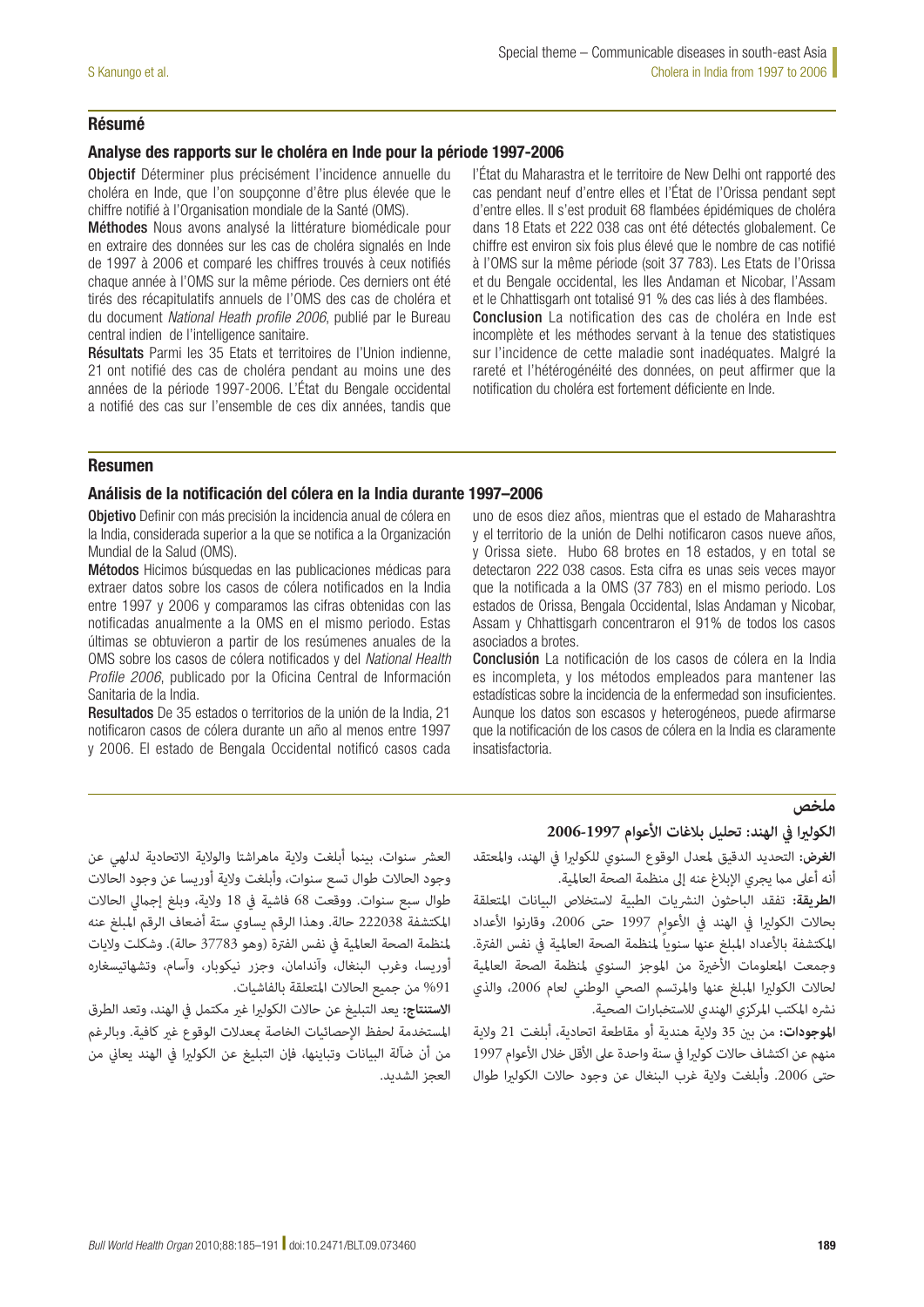#### **References**

- 1. World Health Organization. Cholera: global surveillance summary, 2008. *Wkly Epidemiol Rec* 2009;84:309-24. PMID:19645127
- 2. Zuckerman JN, Rombo L, Fisch A. The true burden and risk of cholera: implications for prevention and control. *Lancet* 2007;7:521-30. doi:10.1016/S1473-3099(07)70138-X
- 3. Roychowdhury A, Pan A, Dutta D, Mukhopadhyay AK, Ramamurthy T, Nandy RK, et al. Emergence of tetracycline-resistant *Vibrio cholerae* O1 serotype Inaba, in Kolkata, India. *Jpn J Infect Dis* 2008;61:128-9. PMID:18362401
- 4. Garg P, Chakraborty S, Basu I, Datta S, Rajendran K, Bhattacharya T, et al. Expanding multiple antibiotic resistance among clinical strains of *Vibrio cholerae* isolated from 1992-7 in Calcutta, India. *Epidemiol Infect* 2000;124:393-9. doi:10.1017/S0950268899003957 PMID:10982062
- 5. Nair GB, Faruque SM, Bhuiyan NA, Kamruzzaman M, Siddique AK, Sack DA. New variants of *Vibrio cholerae* O1 biotype El Tor with attributes of the classical biotype from hospitalized patients with acute diarrhea in Bangladesh. *J Clin Microbiol* 2002;40:3296-9. doi:10.1128/JCM.40.9.3296- 3299.2002 PMID:12202569
- 6. Safa A, Nair GB, Kong RYC. Evolution of new variants of *Vibrio cholerae* O1. *Trends Microbiol* 2010;18:46-54. doi:10.1016/j.tim.2009.10.003
- 7. Ansaruzzaman M, Bhuiyan NA, Nair GB, Sack DA, Lucas M, Deen JL, et al. and the Mozambique Cholera Vaccine Demonstration Project Coordination Group. Cholera in Mozambique, variant of *Vibrio cholerae*. *Emerg Infect Dis* 2004;10:2057-9. PMID:16010751
- 8. Faruque SM, Tam VC, Chowdhury N, Diraphat P, Dziejman M, Heidelberg JF, et al. Genomic analysis of the Mozambique strain of *Vibrio cholerae* O1 reveals the origin of El Tor strains carrying classical CTX prophage. *Proc Natl Acad Sci USA* 2007;104:5151-6. doi:10.1073/pnas.0700365104 PMID:17360342
- 9. Siddique AK, Nair GB, Alam M, Sack DA, Huq A, Nizam A, et al. El Tor cholera with severe disease: a new threat to Asia and beyond. *Epidemiol Infect* 2010;138:347-52. Epub 2009 14 Aug. doi:10.1017/S0950268809990550 PMID:19678971
- 10. Mintz ED, Guerrant RL. A lion in our village the unconscionable tragedy of cholera in Africa. *N Engl J Med* 2009;360:1060-3. doi:10.1056/ NEJMp0810559 PMID:19279337
- 11. World Health Organization. Oral cholera vaccines. *Wkly Epidemiol Rec* 2001; 76:117-24. PMID:11338983
- 12. Trach DD, Clemens JD, Ke NT, Thuy HT, Son ND, Canh DG, et al. Field trial of a locally produced, killed, oral cholera vaccine in Vietnam. *Lancet* 1997;349:231-5. doi:10.1016/S0140-6736(96)06107-7 PMID:9014909
- 13. Mahalanabis D, Lopez AL, Sur D, Deen JL, Manna B, Kanungo S, et al. A randomized, placebo-controlled trial of the bivalent killed, whole-cell, oral cholera vaccine in adults and children in a cholera endemic area in Kolkata, India. *PLoS ONE* 2008;3:e2323. doi:10.1371/journal.pone.0002323 PMID:18523643
- 14. Sur D, Lopez AL, Kanungo S, Paisley A, Manna B, Ali M, et al. Efficacy and safety of a modified killed-whole-cell oral cholera vaccine in India: an interim analysis of a cluster-randomised, double-blind, placebo-controlled trial. *Lancet* 2009;374:1694-702. doi:10.1016/S0140-6736(09)61297-6 PMID:19819004
- 15. Anh DD, Canh DG, Lopez AL, Thiem VD, Long PT, Son NH, et al. Safety and immunogenicity of a reformulated Vietnamese bivalent killed, whole-cell, oral cholera vaccine in adults. *Vaccine* 2007;25:1149-55. doi:10.1016/j. vaccine.2006.09.049 PMID:17055622
- 16. Thungapathra M, Sharma C, Gupta N, Ghosh RK, Mukhopadhyay A, Koley H, et al. Construction of a recombinant live oral vaccine from a non-toxigenic strain of Vibrio cholerae O1 serotype Inaba biotype E1 Tor and assessment of its reactogenicity and immunogenicity in the rabbit model. *Immunol Lett* 1999;68:219-27. doi:10.1016/S0165-2478(99)00076-0 PMID:10424424
- 17. Ministry of Health and Family Welfare. *States profile*. New Delhi: MOHFW, Government of India. Available from: http://www.mohfw.nic.in/NRHM/State\_ Profile.htm [accessed 16 December 2009].
- 18. Central Bureau of Health Intelligence. *National health profile 2008*. New Delhi: Ministry of Health and Family Welfare, Government of India. Available from: www.cbhidghs.nic.in [accessed 16 December 2009].
- 19. DeRoeck D, Clemens JD, Nyamete A, Mahoney RT. Policymakers' views regarding the introduction of new-generation vaccines against typhoid fever, shigellosis and cholera in Asia. *Vaccine* 2005;23:2762-74. doi:10.1016/j. vaccine.2004.11.044 PMID:15780724
- 20. *Prevention and control of cholera outbreaks: WHO policy and recommendations*. Geneva: World Health Organization, Global Task Force on Cholera Control; 2010. Available from: http://www.who.int/cholera/technical/ prevention/control/en/index1.html [accessed 12 June 2009].
- 21. Bhunia R, Ramakrishnan R, Gupte MD. Contaminated pipe-water was a probable cause for cholera outbreak in a semi-urban area in Garulia municipality, West Bengal, India. Presented at: *the Fourth TEPHINET Global Conference, 3–7 November 2006, Brasilia, Brazil*.
- 22. Das A, Rao TV, Gupte MD. Investigation of an outbreak of cholera in a community – Parbatia, Dhenkanal, Orissa, India, 2003. Presented at: *the Third TEPHINET Global Scientific Conference, 8–12 November 2004, Beijing, China*.
- 23. Das PK, Biswas A, Ramakrishnan R, Hutin Y, Gupte M. Unprotected wells continue to cause cholera outbreaks in West Bengal, India, 2006. Presented at: *the Fourth South-East Asia and Western Pacific Bi-regional TEPHINET Scientific Conference, 26–30 November 2007, Taipei, Taiwan, China*.
- 24. Mohan A, Radhakrishnan R. Dhanapal, Manickam P, Gupte MD. Outbreaks of cholera in central Tamil Nadu, 2002. Presented at: *the Third TEPHINET Global Scientific Conference, 8– 2 November 2004, Beijing, China*.
- 25. Pradhan MM, Pal BB, Narayan S, Rao TV. Outbreak of cholera in Pitazodi village of Orissa, 2002. Presented at: *the Joint Annual Conference of the Indian Society for Malaria and other Communicable Diseases and the Indian Association of Epidemiologists, 9-11 November 2002, New Delhi, India*.
- 26. Rudra S, Ramakrishnan R, Hutin Y, Gupte M. A cholera outbreak in a village of West Bengal, India, 2006: the danger of using ponds for soiled clothes disposal. Presented at: *the Fourth South-East Asia and Western Pacific Bi-regional TEPHINET Scientific Conference, 26–30 November 2007, Taipei, Taiwan, China*.
- 27. Saha S, Ramakrishnan R, Gupte MD. Cholera outbreak at Kachua village of Magrahat – I block, South 24 Parganas, West Bengal, India, 2005. Presented at: *the Third South-East Asia and Western Pacific Bi-regional TEPHINET Scientific Conference, 9–12 January 2006, Chennai, India*.
- 28. Sisodiya R, Hutin Y, Murhekar M, Gupte M. Unsafe water source during an outbreak of cholera in Barwai village, Madhya Pradesh, India, 2006. Presented at: *the Fourth South-East Asia and Western Pacific Bi-regional TEPHINET Scientific Conference, 26–30 November 2007, Taipei, Taiwan, China*.
- 29. National Institute of Cholera and Enteric Diseases. *Annual reports*. Beliaghata: Government of India. Available from: http://www.niced.org.in/annual\_reports. htm [accessed 10 January 2009].
- 30. World Health Organization. Cholera 2005. *Wkly Epidemiol Rec* 2006; 81:297-307. PMID:16888873
- 31. World Health Organization. Cholera 2004. *Wkly Epidemiol Rec* 2005; 80:261-8. PMID:16106791
- 32. World Health Organization. Cholera 2003. *Wkly Epidemiol Rec* 2004; 79:281-8. PMID:15315149
- 33. World Health Organization. Cholera 2002. *Wkly Epidemiol Rec* 2003; 78:269-76. PMID:15581214
- 34. World Health Organization. Cholera 2001. *Wkly Epidemiol Rec* 2002; 77:257-64. PMID:12189690
- 35. World Health Organization. Cholera 2000. *Wkly Epidemiol Rec* 2001; 76:233-40. PMID:11505731
- 36. World Health Organization. Cholera 1999. *Wkly Epidemiol Rec* 2000; 75:249-56. PMID:10953668
- 37. World Health Organization. Cholera 1998. *Wkly Epidemiol Rec* 1999; 74:257-9. PMID:10453697
- 38. World Health Organization. Cholera 1997. *Wkly Epidemiol Rec* 1998; 73:201-8. PMID:9677852
- 39. World Health Organization. Cholera 1996. *Wkly Epidemiol Rec* 1997; 72:227-35. Available from: http://www.who.int/wer [accessed 10 January 2009].
- 40. Phukan AC, Borah PK, Biswas D, Mahanta J. A cholera epidemic in a rural area of northeast India. *Trans R Soc Trop Med Hyg* 2004;98:563-6. doi:10.1016/j.trstmh.2004.01.002 PMID:15251406
- 41. Batra P, Saha A, Vilhekar KY, Chaturvedi P, Mendiratta DK. *Vibrio cholerae* O1 Ogawa (Eltor) diarrhea at Sevagram. *Indian J Pediatr* 2006;73:543. doi:10.1007/BF02759907 PMID:16816524